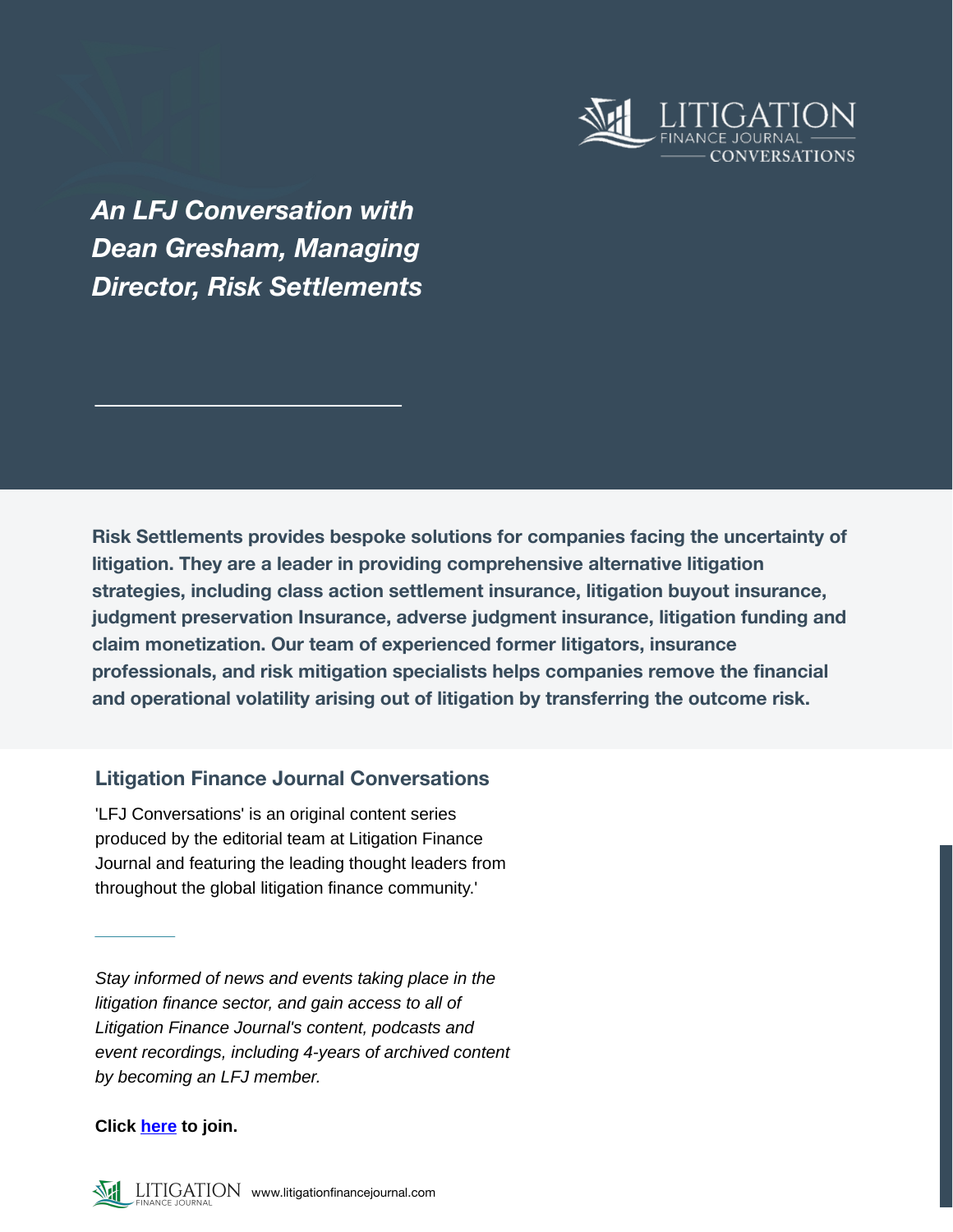

**How does the Risk Settlements platform work?**  What are the advantages for legal teams when using Risk Settlements?

Risk Settlements is not a traditional litigation funder. At its simplest, we provide risk transfer solutions for parties, as well as their funders, facing the uncertainty of litigation by transferring the outcome risk. We think of our company as providing certainty in the uncertain world of litigation.

In addition traditional litigation funding, we are a leader in providing comprehensive alternative litigation strategies, including monetization of commercial claims and judgments and insurance for litigation buyouts, judgment preservation, class action settlements, and adverse judgments.

Our risk transfer solutions include, among others:

- Claim monetization converts an illiquid litigation claim into non-recourse capital in exchange for a portion of the claim's potential future recovery.
- Judgment preservation insurance –regardless of what happens on appeal or in subsequent proceedings, ensures the plaintiff will recover an agreed-upon amount of the judgment or award it has obtained.
- Contingent fee insurance mitigates the financial risk that the law firm will not recover fees in a commercial case taken on a contingency.

## **ABOUT THE SPEAKER**



# **DEAN GRESHAM Managing Director, Risk Settlements**

Dean leads the litigation funding, claim monetization, and affirmative asset recovery strategies in addition to overseeing the investment committee for all the company's risk transfer solutions.

Prior to Risk Settlements, Dean was a successful trial lawyer for more than 20 years handling complex commercial, catastrophic injury, qui tam, and class actions across the country. While practicing law, Dean litigated on both sides of the docket and developed a keen ability to analyze and assess legal risk from both the plaintiff's and defendant's unique perspectives.

#### Awards & Accolades:

- Elite Trial Lawyer of the Year award by the National Law Journal (2020)
- Best Lawyers in Dallas by D Magazine (2009-2021)
- Texas Super Lawyer by Law & Politics magazine (2005–2021)
- Top 100 Trial Lawyers in Texas by The National Trial Lawyers Association (2011-2021)

LITIGATION litigationfinancejournal.com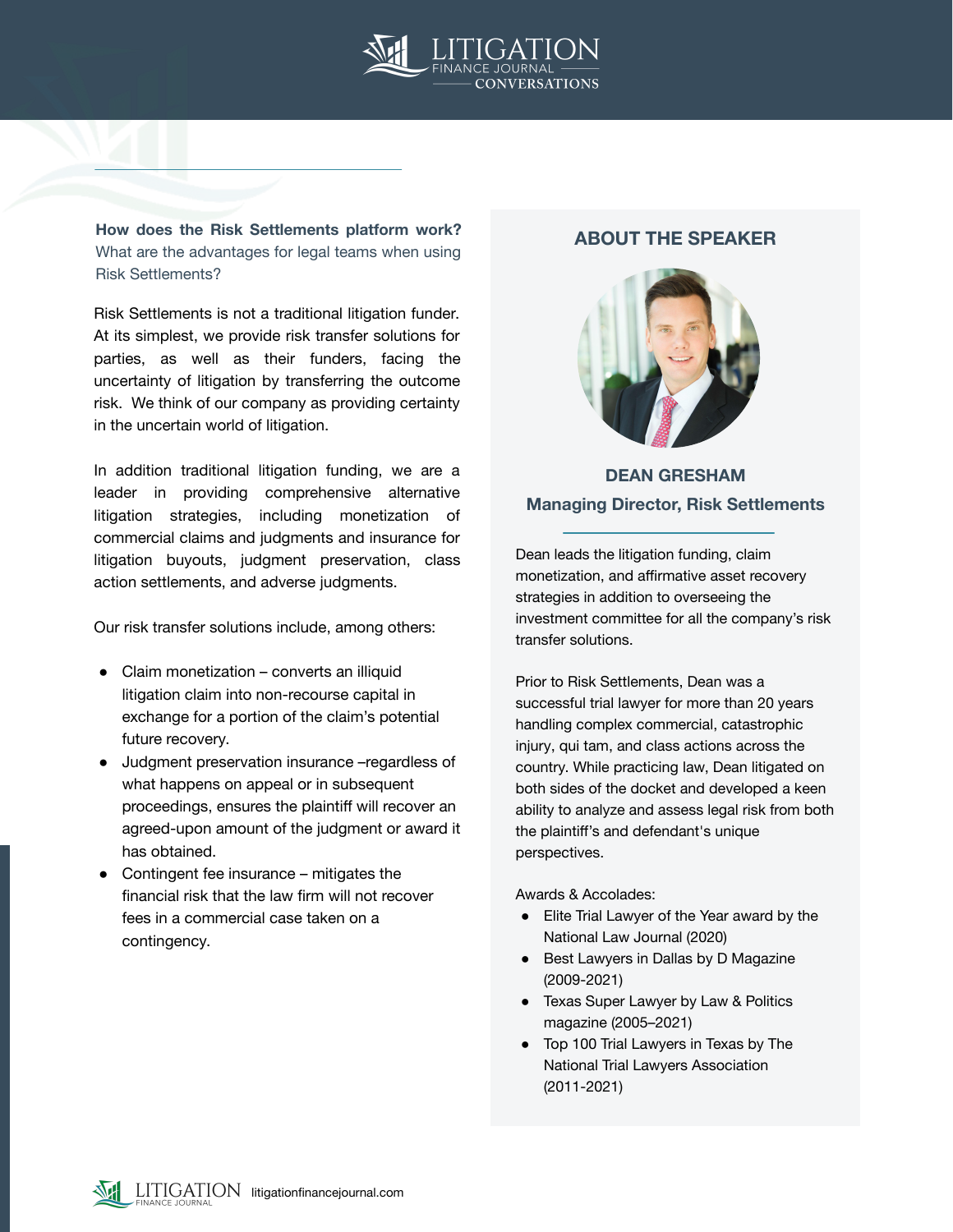

- Class action settlement insurance the only post-litigation insurance product on the market that allows companies facing class action litigation to mitigate, cap, and transfer the financial risk of settlement in existing class litigation to an insurance company.
- Litigation buyout insurance  $-$  allows companies to successfully ring-fence threat or existing litigation exposure and transfer the full financial risk. In the context of an M&A transaction or financing round, this solution negates the requirement for use of escrows or indemnities, providing certainty and finality to both parties to the transaction.
- Attorney fee factoring.

## **What are the advantages for legal teams when using Risk Settlements?**

One advantage of working with our underwriting team is that we are comprised of highly experienced, former commercial litigators so that you can trust that we will understand the complexities and nuances of the underlying dispute. We are lawyers, and we get it.

Whether it be pending or threatened litigation, we are able to cut through all the noise and chatter to efficiently and quickly evaluate the strengths and weaknesses of a claim and provide the client's legal team with alternative strategies and solutions specifically tailored to the client's business, financial, and legal objectives.

To date, some of our most successful ventures have been working with and supporting traditional funders who, because of various complexities, seek an additional layer of protection for their investors.

*"One of the criticisms in the industry is how long it takes for traditional funders to make a decision."*

**What types of claims work best on your platform? Are you seeing recurring claim types where law firms or corporates are looking to offload the litigation risk?**

The theme that unites the cases we are interested in is that they are strong on both the law and the facts. We are generally agnostic as to what type of claims and will consider any opportunity brought to us. We are most frequently presented with commercial cases with significant exposure or amounts in controversy, but we are mindful as we develop the business not to limit ourselves to any particular type of claim or client. We have evaluated matters arising out intellectual property disputes, international arbitrations, class actions, antitrust matters, and personal injury claims. We are fortunate that our underwriting team comes from such a diverse background.

Our experienced litigators have worked for both individual clients and corporate clients, have prosecuted and defended cases, and have served as judicial law clerks assisting in the adjudication of civil disputes. This uniquely positions us to approach each opportunity with creativity and precision in evaluating the risk presented. The bottom line is that if the client has a good case or has funded a good case, but is interested in transferring some of the risk that is inherent in any litigation, we want to talk to them.